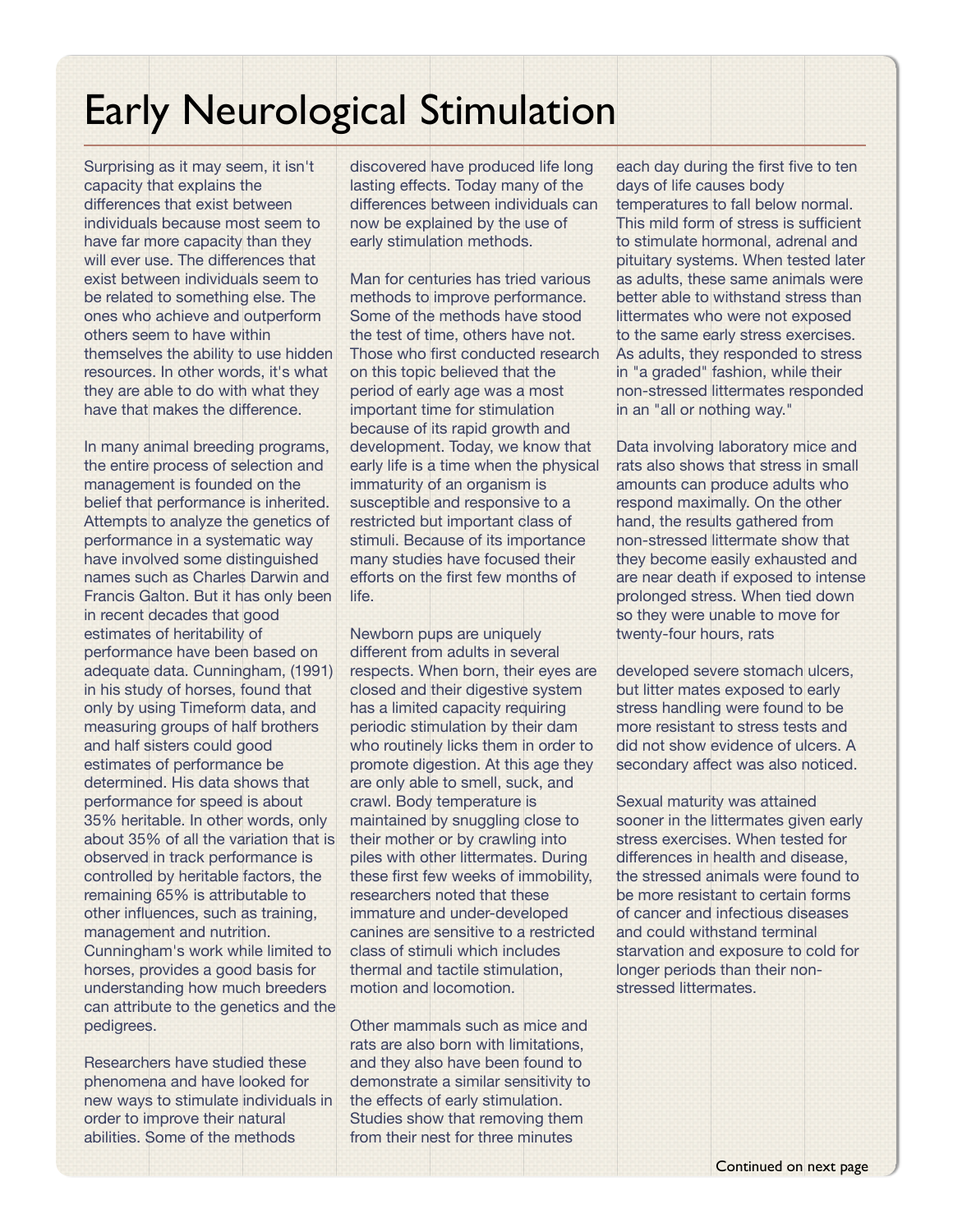## Each workout involved handling the puppies once each a day...

## **Continued**

Other studies involving early stimulation exercises have been successfully performed on both cats and dogs. In these studies, the Electrical Encephalogram (EEG) was found to be ideal for measuring the electrical activity in the brain because of its extreme sensitivity to changes in excitement, emotional stress, muscle tension, changes in oxygen and breathing. EEG measures show that pups and kittens when given early stimulation exercises mature at faster rates and perform better in certain problem solving tests than non-stimulated mates.

In the higher level animals the effect of early stimulation exercises have also been studied. The use of surrogate mothers and familiar objects were tested by both of the Kelloggs and Dr. Yearkes using young chimpanzees. Their pioneer research shows that the more primates were deprived of stimulation and interaction during early development, the less able they were to cope, adjust and later adapt to situations as adults.

While experiments have not yet produced specific information about the optimal amounts of stress needed to make young animals psychologically or physiologically superior, researchers agree that stress has value. What also is known is that a certain amount of stress for one may be too intense for another, and that too much stress can retard development. The results show that early stimulation exercises can have positive results but must be used with caution. In other words, too much stress can cause pathological adversities

rather than physical or psychological superiority.

The U.S. Military in their canine program developed a method that still serves as a guide to what works. In an effort to improve the performance of dogs used for military purposes, a program called "Bio Sensor" was developed. Later, it became known to the public as the "Super Dog" Program. Based on years of research, the military learned that early neurological stimulation exercises could have important and lasting effects. Their studies confirmed that there are specific time periods early in life when neurological stimulation has optimum results. The first period involves a window of time that begins at the third day of life and lasts until the sixteenth day. It is believed that because this interval of time is a period of rapid neurological growth and development, and therefore is of great importance to the individual.

The "Bio Sensor" program was also concerned with early neurological stimulation in order to give the dog a superior advantage. Its development utilized six exercises which were designed to stimulate the neurological system. Each workout involved handling puppies once each day. The workouts required handling them one at a time while performing a series of five exercises. Listed in order of preference, the handler starts with one pup and stimulates it using each of the five exercises. The handler completes the series from beginning to end before starting with the next pup.

The handling of each pup once per day involves the following exercises:

- 1. Tactical stimulation (between toes): Holding the pup in one hand, the handler gently stimulates (tickles) the pup between the toes on any one foot using a Qtip. It is not necessary to see that the pup is feeling the tickle. Time of stimulation 3 - 5 seconds. [\(Figure 1\)](http://www.breedingbetterdogs.com/articles/early_neurological_stimulation_en.php#fig1)
- 2. Head held erect: Using both hands, the pup is held perpendicular to the ground, (straight up), so that its head is directly above its tail. This is an upwards position. Time of stimulation 3 - 5 seconds [\(Figure 2\)](http://www.breedingbetterdogs.com/articles/early_neurological_stimulation_en.php#fig2)
- 3. Head pointed down: Holding the pup firmly with both hands the head is reversed and is pointed downward so that it is pointing towards the ground. Time of stimulation 3 - 5 second[s\(Figure 3\)](http://www.breedingbetterdogs.com/articles/early_neurological_stimulation_en.php#fig3)
- 4. Supine position: Hold the pup so that its back is resting in the palm of both hands with its muzzle facing the ceiling. The pup while on its back is allowed to sleep. Time of stimulation 3-5 seconds. [\(Figure 4\)](http://www.breedingbetterdogs.com/articles/early_neurological_stimulation_en.php#fig4)
- 5. Thermal stimulation: Use a damp towel that has been cooled in a refrigerator for at least five minutes. Place the pup on the towel, feet down. Do not restrain it from moving. Time of stimulation 3-5 seconds. [\(Figure 5\)](http://www.breedingbetterdogs.com/articles/early_neurological_stimulation_en.php#fig5)

These five exercises will produce neurological stimulations, none of which naturally occur during this early period of life. Experience shows that sometimes pups will resist these exercises, others will appear unconcerned. In either case a caution is offered to those who plan to use them.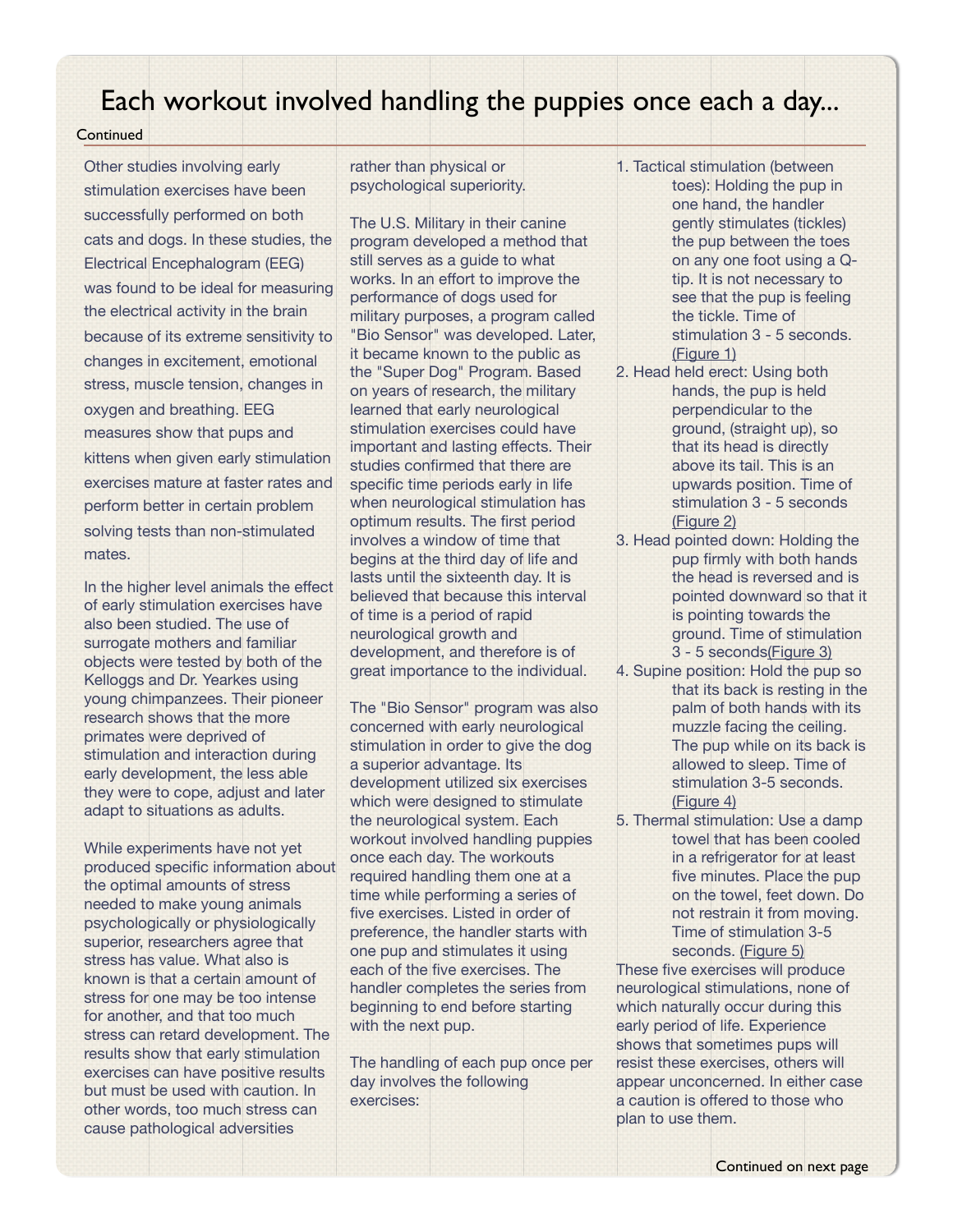## The 1st stage is called Early Neurological Stimulation & the 2nd stage is called socialization ...

**Continued** 

**Do not repeat them more than once per day and do not extend the time beyond that recommended for each exercise. Over stimulation of the neurological system can have adverse and detrimental results. These exercises impact the neurological system by kicking it into action earlier than would be** 

**normally expected, the result being an increased capacity that later will help to make the difference in its performance. Those who play with their pups and routinely handle them should continue to do so because the neurological exercises are not substitutions for routine handling, play socialization or bonding.**

### **Benefits of Stimulation**

Five benefits have been observed in canines that were exposed to the Bio Sensor stimulation exercises.

The benefits noted were:

- 1. Improved cardio vascular performance (heart rate)
- 2. Stronger heart beats
- 3. Stronger adrenal glands
- 4. More tolerance to stress
- 5. Greater resistance to disease.

In tests of learning, stimulated pups were found to be more active and were more exploratory than their nonstimulated littermates over which they were dominant in competitive situations.

Secondary effects were also noted regarding test performance. In simple problem solving tests using detours in a maze, the non-stimulated pups became extremely aroused, whined a great deal, and made many errors. Their stimulated littermates were less disturbed or upset by test conditions and when comparisons were made, the stimulated littermates were more calm in the test environment, made fewer errors and gave only an occasional distress sound when stressed.

As each animal grows and develops, three kinds of stimulation have been identified that impact and influence how it will develop and be shaped as an individual. The first stage is called

early neurological stimulation and the second stage is called socialization. The first two (early neurological stimulation and socialization) have in common a window of limited time. When Lorenz, (1935) first wrote about the importance of the stimulation process, he wrote about imprinting during early life and its influence on the later development of the individual. He states that it was different from conditioning in that it occurred early in life and took place very rapidly producing results which seemed to be permanent. One of the first and perhaps the most noted research effort involving the larger animals was achieved by Kellogg & Kellogg (1933). As a student of Dr. Kellogg's, I found him and his wife to have an uncanny interest in children and young animals and the changes and the differences that occurred during early development. Their history-making study involved raising their own newborn child with a newborn primate. Both infants were raised together as if they were twins.

## FIG #5 THERMAL STIMULATION



# EARLY STIMULATION **EXERCISES** FIG #1 TACTICAL FIG #2 HEAD HELD ERECT FIG #3 HEAD POINTED DOWN



FIG #4 SUPINE POSITION



Continued on next page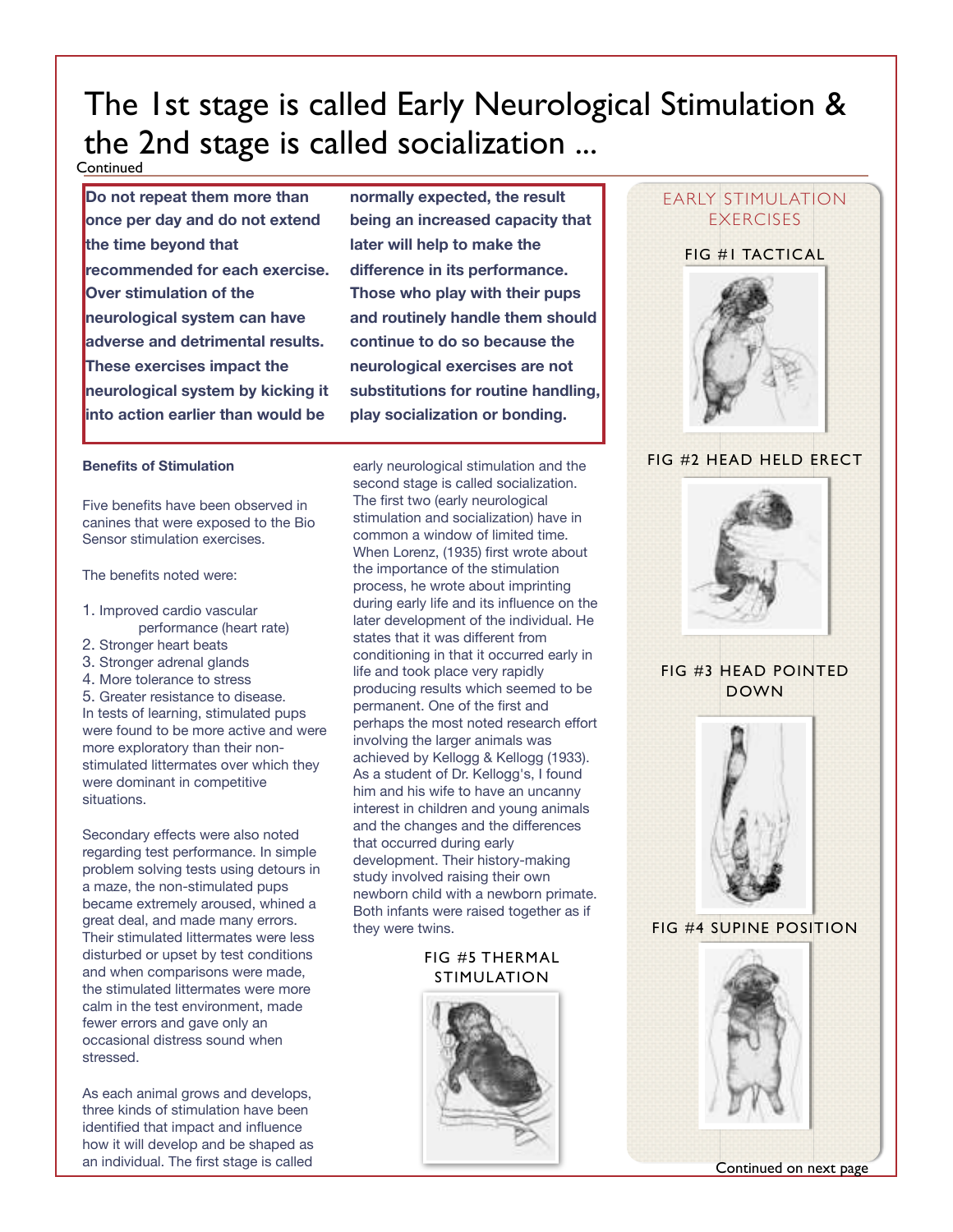## Over mothering also has its detrimental effects...

## **Continued**

This study, like others that followed attempted to demonstrate that among the mammals, there are great differences in their speed of physical and mental development. Some are born relatively mature and quickly capable of motion and locomotion, while others are very immature, immobile and slow to develop. For example, the Rhesus monkey shows rapid and precocious development at birth, while the chimpanzee and the other "great apes" take much longer. Last and slowest is the human infant.

One of the earliest efforts to investigate and look for the existence of socialization in canines was undertaken by Scott-Fuller (1965). In their early studies, they were able to demonstrate that the basic technique for testing the existence of socialization was to show how readily adult animals would foster young animals, or accept one from another species. They observed that, with the higher level animals, it is easiest done by hand rearing. When the foster animal transfers its social relationships to the new species, researchers conclude that socialization has taken place. Most researchers agree that among all species, a lack of adequate socialization generally results in unacceptable behavior and often times produces undesirable aggression, excessiveness, fearfulness, sexual inadequacy and indifference toward partners.

Socialization studies confirm that one of the critical periods for humans (infant) to be stimulated are generally between three weeks and twelve months of age. For canines the period is shorter, between the fourth and sixteenth weeks of age. The lack of adequate social stimulation, such as handling, mothering and contact with others, adversely affects social and psychological development in both humans and animals. In humans, the absence of love and cuddling increases the risk of an aloof, distant, asocial or sociopathic individual. Over-mothering also has its detrimental effects by preventing sufficient exposure to other individuals and situations that have an

important influence on growth and development. It occurs when a parent insulates the child from outside contacts or keeps the apron strings tight, thus limiting opportunities to explore and interact with the outside world. In the end, over-mothering generally produces a dependent, socially maladjusted and sometimes emotionally disturbed individual.

Protected youngsters who grow up in an insulated environment often become sickly, despondent,lacking in flexibility and unable to make simple social adjustments. Generally, they are unable to function productively or to interact successfully when they become adults.

Owners who have busy life styles with long and tiring work and social schedules often cause pets to be neglected. Left to themselves with only an occasional trip out of the house or off of the property they seldom see other canines or strangers and generally suffer from poor stimulation and socialization. For many, the side effects of loneliness and boredom set-in. The resulting behavior manifests itself in the form of chewing, digging, and hard- tocontrol behavior (Battaglia).

It seems clear that small amounts of stress followed by early socialization can produce beneficial results. The danger seems to be in not knowing where the thresholds are for over and under stimulation. Many improperly socialized youngsters develop into older individuals unprepared for adult life, unable to cope with its challenges, and interactions. Attempts to re-socialize them as adults have only produced small gains. These failures confirm the notion that the window of time open for early neurological and social stimulation only comes once. After it passes, little or nothing can be done to overcome the negative effects of too much or too little stimulation.

The third and final stage in the process of growth and development is called enrichment. Unlike the first two stages it has no time limit, and by comparison, covers a very long period of time.

Enrichment is a term which has come to mean the positive sum of experiences which have a cumulative effect upon the individual. Enrichment experiences typically involve exposure to a wide variety of interesting, novel, and exciting experiences with regular opportunities to freely investigate, manipulate, and interact with them. When measured in later life, the results show that those reared in an enriched environment tend to be more inquisitive and are more able to perform difficult tasks. The educational TV program called "Sesame Street" is perhaps the best known example of a children's enrichment program. The results show that when tested, children who regularly watched this program performed better than playmates who did not. Follow-up studies show that those who regularly watch "Sesame Street" tend to seek a college education and when enrolled, performed better than playmates who were not regular watchers of the "Sesame Street" program

There are numerous children's studies that show the benefits of enrichment techniques and programs. Most focus on improving self-esteem and self-talk. Follow-up studies show that the enriched "Sesame Street" students, when later tested were brighter and scored above average, and most often were found to be the products of environments that contributed to their superior test scores. On the other hand, those whose test scores were generally below average, (labeled as dull) and the products of underprivileged or nonenriched environments, often had little or only small amounts of stimulation during early childhood and only minimal amounts of enrichment during their developmental and formative years. Many were characterized as children who grew up with little interaction with others, poor parenting, few toys, no books and a steady diet of TV soap operas.